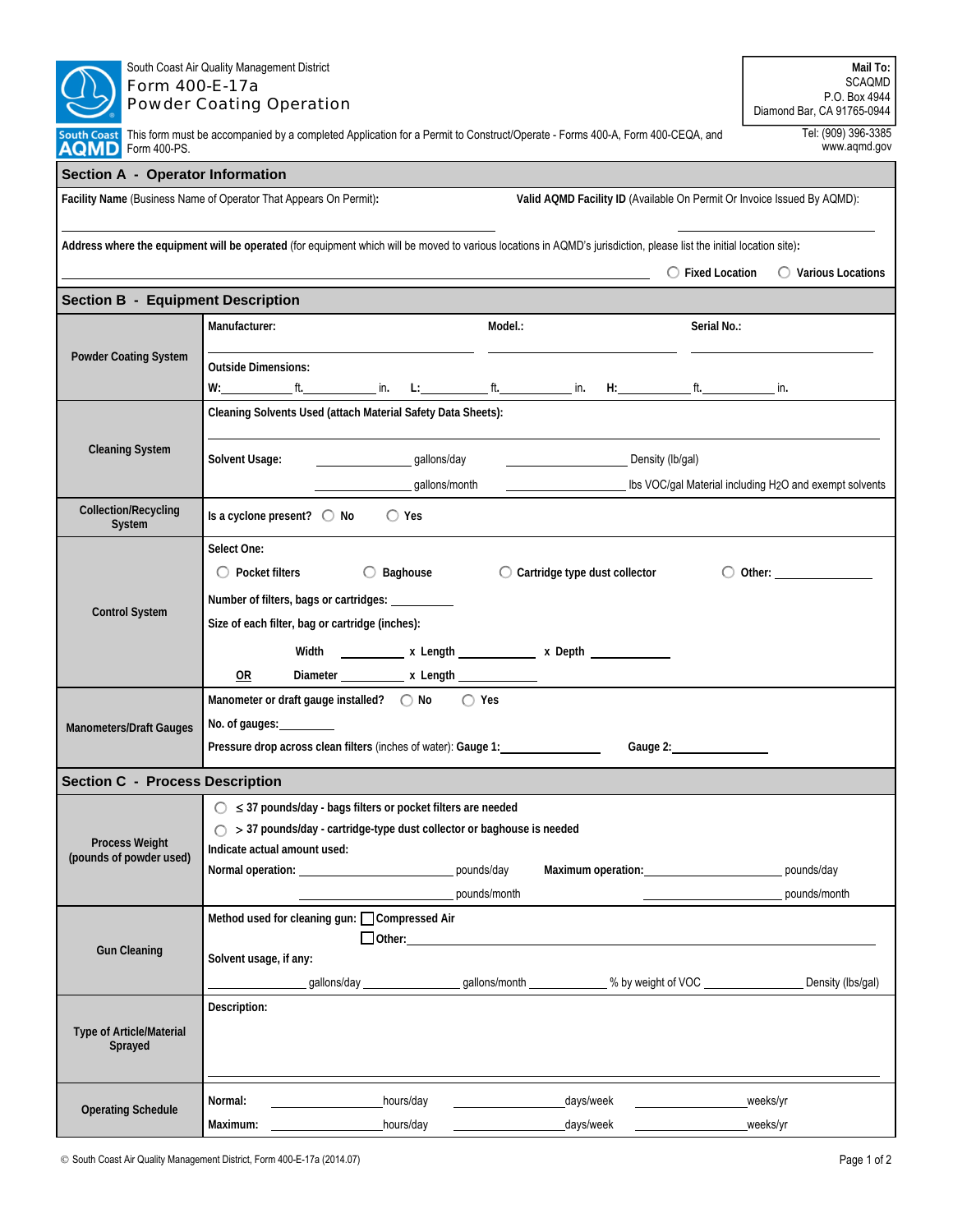## Form 400-E-17a Powder Coating Operation

This form must be accompanied by a completed Application for a Permit to Construct/Operate - Forms 400-A, Form 400-CEQA, and Form 400-PS.

| <b>Section D - Ovens</b>                                                                                                    |              |                                     |                          |                                                                                                                                                                                                       |  |  |  |
|-----------------------------------------------------------------------------------------------------------------------------|--------------|-------------------------------------|--------------------------|-------------------------------------------------------------------------------------------------------------------------------------------------------------------------------------------------------|--|--|--|
|                                                                                                                             |              | Preheat/Dry off Oven:               | Manufacturer:            | Model.:                                                                                                                                                                                               |  |  |  |
| Preheat/Dry Off<br>and<br><b>Curing Ovens</b>                                                                               |              |                                     | BTU Rating: 2000         | (If greater than 2,000,000 Btu/hr or substrate cleaning has Volatile<br>Btu/hr<br>Organic Compounds, a separate permit is required for the oven.)                                                     |  |  |  |
|                                                                                                                             |              |                                     | Fuel Type: ◯ Natural Gas | $\bigcirc$ Propane                                                                                                                                                                                    |  |  |  |
|                                                                                                                             | Curing Oven: | Manufacturer:                       | Model.:                  |                                                                                                                                                                                                       |  |  |  |
|                                                                                                                             |              |                                     | BTU Rating: 2000         | Btu/hr (A separate permit is needed for the oven unless the oven cures less<br>than 30 pounds per day or 660 pounds per month of powder coating and<br>the oven is rated less than 2,000,000 Btu/hr.) |  |  |  |
|                                                                                                                             |              |                                     | Fuel Type: O Natural Gas | $\bigcirc$ Other $\qquad \qquad$ 0.11<br>$\circ$ Propane                                                                                                                                              |  |  |  |
|                                                                                                                             |              | Section E - Authorization/Signature |                          |                                                                                                                                                                                                       |  |  |  |
| I hereby certify that all information contained herein and information submitted with this application is true and correct. |              |                                     |                          |                                                                                                                                                                                                       |  |  |  |
|                                                                                                                             | Signature:   | Date:<br><b>Company Name:</b>       |                          | Name:                                                                                                                                                                                                 |  |  |  |
| Preparer<br><b>Info</b>                                                                                                     |              |                                     |                          | Phone #:<br>Fax $#$ :                                                                                                                                                                                 |  |  |  |
|                                                                                                                             | Title:       |                                     |                          | Email:                                                                                                                                                                                                |  |  |  |
|                                                                                                                             | Name:        |                                     |                          | Phone #:<br>Fax $#$ :                                                                                                                                                                                 |  |  |  |
| Contact<br><b>Info</b>                                                                                                      | Title:       | <b>Company Name:</b>                |                          | Email:                                                                                                                                                                                                |  |  |  |
|                                                                                                                             |              |                                     |                          |                                                                                                                                                                                                       |  |  |  |

Validate/Print **Reset** 

THIS IS A PUBLIC DOCUMENT

Pursuant to the California Public Records Act, your permit application and any supplemental documentation are public records and may be disclosed to a third party. If you wish to claim certain limited information as exempt from disclosure because it qualifies as a trade secret, as defined in the District's Guidelines for Implementing the California Public Records Act, you must make such claim at the time of submittal to the District.

Check here if you claim that this form or its attachments contain confidential trade secret information.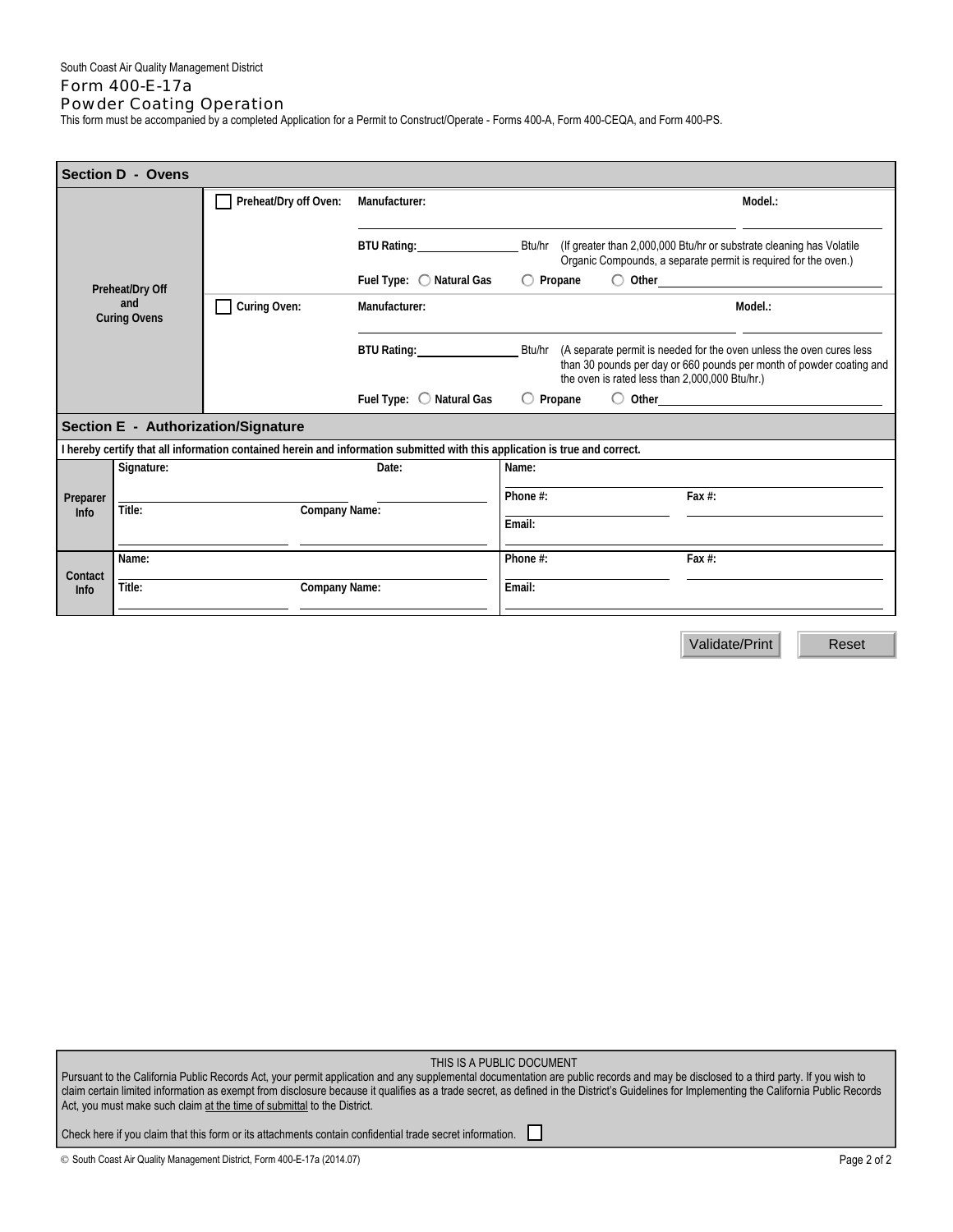

## South Coast Air Quality Management District Form 400-E-17a Powder Coating Operation Worksheet

| I. Calculation For Ovens                                                                                                                                                                                                                                                                                                                                            |                                                                                           |                                                                                                                                     |                                                                                                                     |                                                                                                                                                                                                                                      |                |            |                        |                            |                                         |                |
|---------------------------------------------------------------------------------------------------------------------------------------------------------------------------------------------------------------------------------------------------------------------------------------------------------------------------------------------------------------------|-------------------------------------------------------------------------------------------|-------------------------------------------------------------------------------------------------------------------------------------|---------------------------------------------------------------------------------------------------------------------|--------------------------------------------------------------------------------------------------------------------------------------------------------------------------------------------------------------------------------------|----------------|------------|------------------------|----------------------------|-----------------------------------------|----------------|
| <b>Emission Factor</b>                                                                                                                                                                                                                                                                                                                                              |                                                                                           | <b>Natural Gas</b>                                                                                                                  |                                                                                                                     |                                                                                                                                                                                                                                      |                | Propane    |                        |                            |                                         |                |
| BTU Rating (MMBTU/hr): _____________<br><b>Conversion Factor:</b>                                                                                                                                                                                                                                                                                                   | <b>ROG</b>                                                                                | lb/mmcf<br>$\overline{7}$                                                                                                           | Emission<br>(lb/hr)                                                                                                 | 30 Day<br>Avg.                                                                                                                                                                                                                       | Yearly<br>Avg. | <b>ROG</b> | lb/1000<br>gal<br>0.26 | Emission<br>(lb/hr)<br>NA. | 30 Day<br>Avg.                          | Yearly<br>Avg. |
| 30<br>BACT (ppm):                                                                                                                                                                                                                                                                                                                                                   | CO                                                                                        | 35                                                                                                                                  |                                                                                                                     |                                                                                                                                                                                                                                      |                | CO         | 3.2                    | NA                         |                                         |                |
| Fuel Usage (MMBTU/hr): ____________                                                                                                                                                                                                                                                                                                                                 | PM/PM10                                                                                   | 7.5                                                                                                                                 |                                                                                                                     |                                                                                                                                                                                                                                      |                | PM/PM10    | 0.28                   | <b>NA</b>                  |                                         |                |
| NOx (lbs/ppm-MMBTU): _ .00121                                                                                                                                                                                                                                                                                                                                       | SO <sub>x</sub>                                                                           | 0.83                                                                                                                                |                                                                                                                     | <u>and the state of the state of the state of the state of the state of the state of the state of the state of the state of the state of the state of the state of the state of the state of the state of the state of the state</u> |                | SOx        | 4.6                    | NA .                       | <u> 1999 - Alban Storman, ameri</u> kan |                |
| NOx (lbs/hr):                                                                                                                                                                                                                                                                                                                                                       | <b>NOx</b>                                                                                |                                                                                                                                     |                                                                                                                     |                                                                                                                                                                                                                                      |                | <b>NOx</b> | 12.8                   | NA.                        |                                         |                |
| Separate Application $\bigcirc$ Is Required<br>$\bigcirc$ Is Not Required                                                                                                                                                                                                                                                                                           |                                                                                           |                                                                                                                                     |                                                                                                                     |                                                                                                                                                                                                                                      |                |            |                        |                            |                                         |                |
| II. Emission Calculations From Powder Coating                                                                                                                                                                                                                                                                                                                       |                                                                                           |                                                                                                                                     |                                                                                                                     |                                                                                                                                                                                                                                      |                |            |                        |                            |                                         |                |
| Particulate Emissions (PM10)                                                                                                                                                                                                                                                                                                                                        |                                                                                           |                                                                                                                                     |                                                                                                                     |                                                                                                                                                                                                                                      |                |            |                        |                            |                                         |                |
| pounds of powder sprayed per day x (1 - TE) x (1 - CE) = $\frac{1}{2}$<br><b>Daily Emissions</b><br><b>Figure 1999</b><br>where<br>$TE$ = transfer efficiency = 0.65 for electrostatic guns (default)<br>$CE = Control$ Efficiency of control device<br>= 0.99 for dust collector - baghouse/cartridge<br>$= 0.9$ for standard spray booth with pocket type filters |                                                                                           |                                                                                                                                     |                                                                                                                     |                                                                                                                                                                                                                                      |                |            |                        |                            |                                         |                |
| 30 day average emission                                                                                                                                                                                                                                                                                                                                             | $=$ $($ daily emissions x number of days of operation per month) $/$ 30 =                 |                                                                                                                                     |                                                                                                                     |                                                                                                                                                                                                                                      |                |            |                        |                            |                                         |                |
| Yearly emissions (tons/year) = monthly emissions $x$ 12 / 2000                                                                                                                                                                                                                                                                                                      |                                                                                           |                                                                                                                                     |                                                                                                                     |                                                                                                                                                                                                                                      |                |            |                        |                            |                                         |                |
| daily emissions $x_1$ number of days of operation per month) x 12 / 2000 = __________________________                                                                                                                                                                                                                                                               |                                                                                           |                                                                                                                                     |                                                                                                                     |                                                                                                                                                                                                                                      |                |            |                        |                            |                                         |                |
| <b>III. VOC Emissions</b>                                                                                                                                                                                                                                                                                                                                           |                                                                                           |                                                                                                                                     |                                                                                                                     |                                                                                                                                                                                                                                      |                |            |                        |                            |                                         |                |
| <b>Powder Coating</b>                                                                                                                                                                                                                                                                                                                                               |                                                                                           |                                                                                                                                     |                                                                                                                     |                                                                                                                                                                                                                                      |                |            |                        |                            |                                         |                |
| <b>Daily Emissions</b>                                                                                                                                                                                                                                                                                                                                              |                                                                                           | $= 0.01 x$ $\qquad \qquad$ pounds of powder sprayed per day = $\qquad \qquad$<br>Assume 1% by weight of powder sprayed is volatized |                                                                                                                     |                                                                                                                                                                                                                                      |                |            |                        |                            |                                         |                |
| 30 day average emission                                                                                                                                                                                                                                                                                                                                             |                                                                                           |                                                                                                                                     |                                                                                                                     |                                                                                                                                                                                                                                      |                |            |                        |                            |                                         |                |
|                                                                                                                                                                                                                                                                                                                                                                     | Yearly emissions (tons/year) = monthly emissions $x$ 12 / 2000                            |                                                                                                                                     |                                                                                                                     |                                                                                                                                                                                                                                      |                |            |                        |                            |                                         |                |
|                                                                                                                                                                                                                                                                                                                                                                     |                                                                                           |                                                                                                                                     |                                                                                                                     |                                                                                                                                                                                                                                      |                |            |                        |                            |                                         |                |
| From Solvent Usage, Daily Emissions                                                                                                                                                                                                                                                                                                                                 |                                                                                           |                                                                                                                                     |                                                                                                                     |                                                                                                                                                                                                                                      |                |            |                        |                            |                                         |                |
| <b>Part Cleaning</b>                                                                                                                                                                                                                                                                                                                                                |                                                                                           |                                                                                                                                     |                                                                                                                     |                                                                                                                                                                                                                                      |                |            |                        |                            |                                         |                |
| Loss per day                                                                                                                                                                                                                                                                                                                                                        |                                                                                           |                                                                                                                                     | % by weight of VOC x $\qquad \qquad \qquad$ gallons/day x $\qquad \qquad$ density =                                 |                                                                                                                                                                                                                                      |                |            |                        |                            |                                         |                |
| 30 day average emission                                                                                                                                                                                                                                                                                                                                             | daily emissions x number of days of operation per month) / 30 = ________________<br>$= ($ |                                                                                                                                     |                                                                                                                     |                                                                                                                                                                                                                                      |                |            |                        |                            |                                         |                |
| Yearly emissions (tons/year) = monthly emissions x 12 / 2000                                                                                                                                                                                                                                                                                                        |                                                                                           |                                                                                                                                     |                                                                                                                     |                                                                                                                                                                                                                                      |                |            |                        |                            |                                         |                |
|                                                                                                                                                                                                                                                                                                                                                                     |                                                                                           |                                                                                                                                     | $\mu$ daily emissions x equation per month x 12 / 2000 =                                                            |                                                                                                                                                                                                                                      |                |            |                        |                            |                                         |                |
| <b>Gun Cleaning</b>                                                                                                                                                                                                                                                                                                                                                 |                                                                                           |                                                                                                                                     |                                                                                                                     |                                                                                                                                                                                                                                      |                |            |                        |                            |                                         |                |
| Loss per day                                                                                                                                                                                                                                                                                                                                                        |                                                                                           |                                                                                                                                     |                                                                                                                     |                                                                                                                                                                                                                                      |                |            |                        |                            |                                         |                |
| 30 day average emission                                                                                                                                                                                                                                                                                                                                             | daily emissions x number of days of operation per month) / 30 =                           |                                                                                                                                     |                                                                                                                     |                                                                                                                                                                                                                                      |                |            |                        |                            |                                         |                |
| Yearly emissions (tons/year) = monthly emissions $x$ 12 / 2000                                                                                                                                                                                                                                                                                                      |                                                                                           |                                                                                                                                     |                                                                                                                     |                                                                                                                                                                                                                                      |                |            |                        |                            |                                         |                |
|                                                                                                                                                                                                                                                                                                                                                                     |                                                                                           |                                                                                                                                     | $\blacksquare$ daily emissions x $\blacksquare$ number of days of operation per month) x 12 / 2000 = $\blacksquare$ |                                                                                                                                                                                                                                      |                |            |                        |                            |                                         |                |
| If a separate permit is required for an oven, calculate oven emissions.                                                                                                                                                                                                                                                                                             |                                                                                           |                                                                                                                                     |                                                                                                                     |                                                                                                                                                                                                                                      |                |            |                        |                            |                                         |                |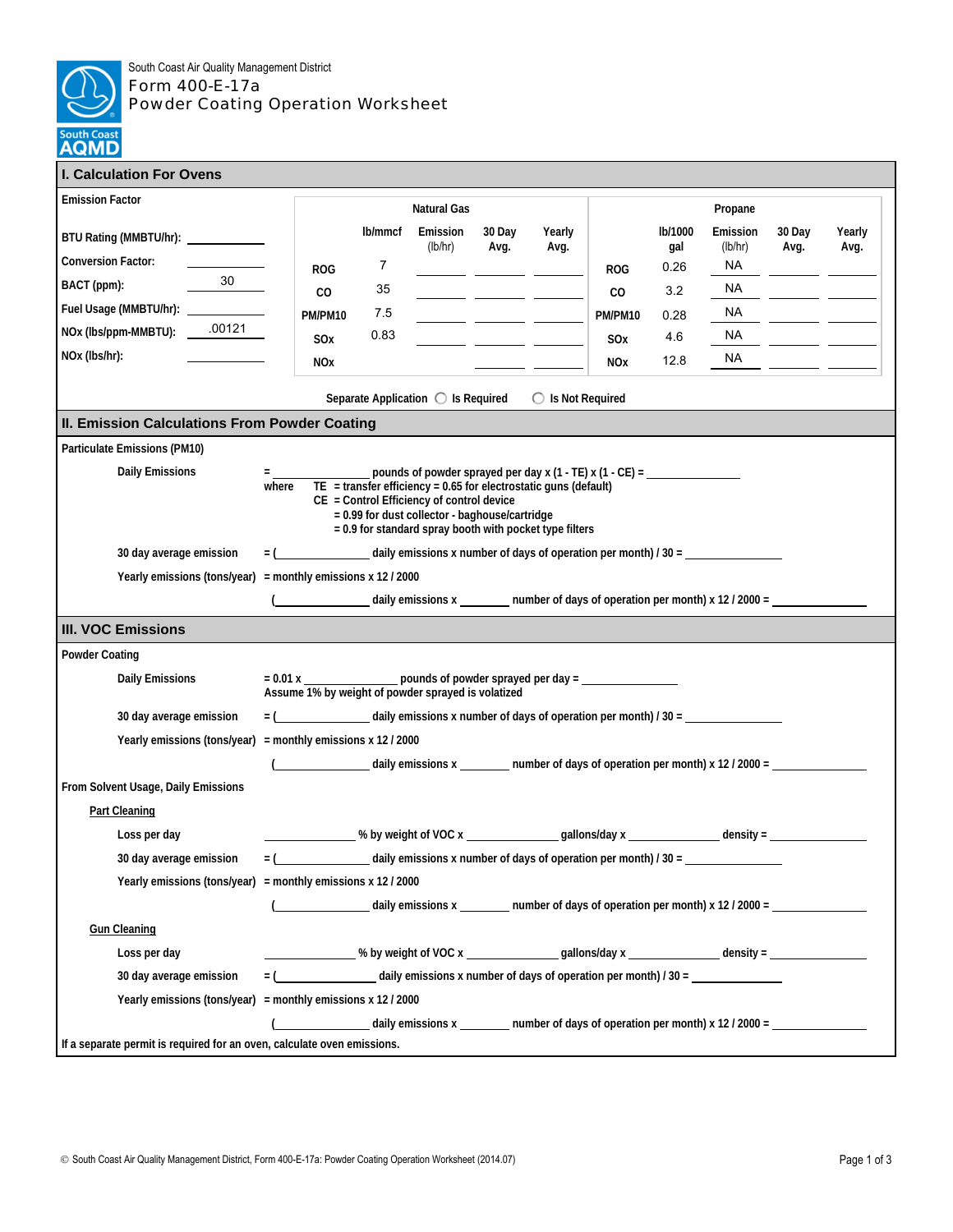

## **SAMPLE Conditions:**

- 1) OPERATION OF THIS EQUIPMENT SHALL BE CONDUCTED IN ACCORDANCE WITH ALL DATA AND SPECIFICATIONS SUBMITTED WITH THE APPLICATION UNDER WHICH THIS PERMIT IS ISSUED UNLESS OTHERWISE NOTED BELOW.
- 2) HIS EQUIPMENT SHALL BE PROPERLY MAINTAINED AND KEPT IN GOOD OPERATING CONDITION AT ALL TIMES.
- 3) THIS SPRAY BOOTH SHALL NOT BE OPERATED UNLESS ALL EXHAUST AIR PASSES THROUGH FILTER MEDIA AT LEAST 2 INCHES THICK.
- 4) A GAUGE SHALL BE INSTALLED AND MAINTAINED TO INDICATE, IN INCHES OF WATER, THE STATIC PRESSURE DIFFERENTIAL ACROSS THE EXHAUST FILTERS. IN OPERATION, THE PRESSURE DIFFERENTIAL SHALL NOT EXCEED 0.25 INCH OF WATER.
- 5) THIS EQUIPMENT SHALL BE OPERATED IN COMPLIANCE WITH RULES 1107 AND 1171.
- 6) MATERIAL SAFETY DATA SHEETS FOR ALL COATINGS AND SOLVENTS USED AT THIS FACILITY SHALL BE KEPT CURRENT AND MADE AVAILABLE TO DISTRICT PERSONNEL UPON REQUEST.
- 7) WET COATING SHALL NOT BE APPLIED IN THIS EQUIPMENT.
- 8) THE OPERATOR SHALL COMPLY WITH RULE 109 (RECORDKEEPING FOR VOLATILE ORGANIC COMPOUND EMISSIONS).
- 9) IN ADDITION TO THE REQUIREMENTS OF RULE 109, THE OPERATOR SHALL KEEP ADEQUATE RECORDS FOR THIS FACILITY TO VERIFY CALENDAR MONTHLY VOLATILE ORGANIC COMPOUNDS (VOC) EMISSIONS IN POUNDS AND THE VOC CONTENT OF EACH MATERIAL AS APPLIED (INCLUDING WATER AND EXEMPT COMPOUNDS). ALL RECORDS SHALL BE PREPARED IN A FORMAT WHICH IS ACCEPTABLE TO THE DISTRICT.
- 10) THE VOC EMISSIONS FROM THE USE OF ANY POWDER COATINGS SHALL BE CALCULATED USING THE EMISSION FACTOR DETERMINED PURSUANT TO SCAQMD METHOD 316C. IN CASE NO LABORATORY TESTED EMISSION FACTOR IS AVAILABLE, THEN A FACTOR OF 0.01 POUND OF VOC PER POUND OF POWDER COATING SPRAYED SHALL BE USED.

## **11) THE TOTAL QUANTITY OF POWDER COATINGS USED IN THIS EQUIPMENT SHALL NOT EXCEED POUNDS IN ANY ONE DAY.**

12) THE TOTAL QUANTITY OF VOLATILE ORGANIC COMPOUND (VOC) EMISSIONS FROM ALL PERMITTED EQUIPMENT AND ASSOCIATED OPERATIONS AT THIS FACILITY SHALL NOT EXCEED 667 POUNDS IN ANY ONE CALENDAR MONTH. ASSOCIATED OPERATIONS INCLUDE, BUT ARE NOT LIMITED TO SURFACE PREPARATION, EQUIPMENT CLEANUP, AND THE APPLICATION OF ANY OTHER MATERIALS TO PARTS THAT ARE SUBSEQUENTLY PROCESSED IN THE PERMITTED EQUIPMENT.